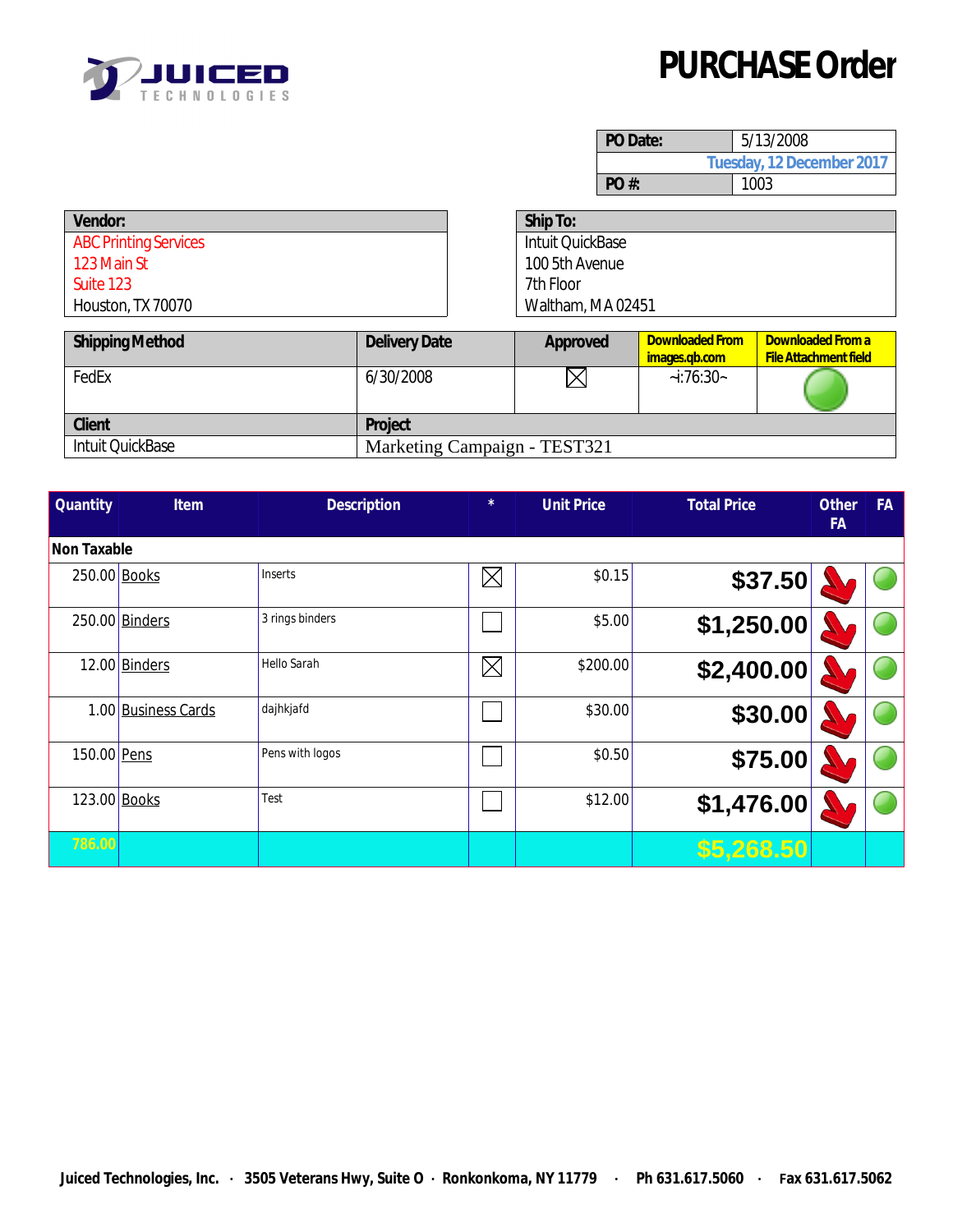

## **PURCHASE Order**

| PO Date:                  | 5/13/2008 |  |  |  |  |
|---------------------------|-----------|--|--|--|--|
| Tuesday, 12 December 2017 |           |  |  |  |  |
| PO#                       | 1003      |  |  |  |  |

| Vendor:                      | Ship To:          |
|------------------------------|-------------------|
| <b>ABC Printing Services</b> | Intuit QuickBase  |
| 123 Main St                  | 100 5th Avenue    |
| Suite 123                    | 7th Floor         |
| Houston, TX 70070            | Waltham, MA 02451 |
|                              |                   |

| <b>Shipping Method</b>  | <b>Delivery Date</b> | Approved                     | <b>Downloaded From</b><br>images.gb.com | Downloaded From a<br><b>File Attachment field</b> |  |  |  |
|-------------------------|----------------------|------------------------------|-----------------------------------------|---------------------------------------------------|--|--|--|
| FedEx                   | 6/30/2008            |                              | $-i:76:30-$                             |                                                   |  |  |  |
| <b>Client</b>           | Project              |                              |                                         |                                                   |  |  |  |
| <b>Intuit QuickBase</b> |                      | Marketing Campaign - TEST321 |                                         |                                                   |  |  |  |

| <b>Quantity</b> | Item                     | <b>Description</b>           | $\star$     | <b>Unit Price</b> | <b>Total Price</b> | <b>Other</b><br><b>FA</b> | <b>FA</b> |
|-----------------|--------------------------|------------------------------|-------------|-------------------|--------------------|---------------------------|-----------|
| <b>Taxable</b>  |                          |                              |             |                   |                    |                           |           |
| $375.50$ CDs    |                          | CDs and Cases                | $\boxtimes$ | \$2.50            | \$938.75           |                           |           |
|                 | 2,000.00 Envelopes       | <b>A4 Envelopes</b>          | $\boxtimes$ | \$0.25            | \$500.00           |                           |           |
|                 | 10.00 Paper              | 8 1/2 x 11 20lb laser - Case | $\boxtimes$ | \$5.00            | \$50.00            |                           |           |
|                 | 250.00 Jewel Cases       | additional cases             | $\boxtimes$ | \$0.25            | \$62.50            |                           |           |
| 250.00 Pens     |                          | <b>Promotional Pens</b>      | $\boxtimes$ | \$0.25            | \$62.50            |                           |           |
|                 | 2,000.00 Business Cards  | Business cards for vp        | $\boxtimes$ | \$0.25            | \$500.00           |                           |           |
|                 | 5.00 Poster Boards       | 3x5 poster boards            |             | \$85.00           | \$425.00           |                           |           |
|                 | 13.00 Books              | Oreilly book on Networking   | $\boxtimes$ | \$39.99           | \$519.87           |                           |           |
|                 | 1,000.00 Customized Pens | Logo Pens                    |             | \$1.25            | \$1,250.00         |                           |           |
|                 | 21.00 Pens               | Special logo pens            | $\boxtimes$ | \$1.25            | \$26.25            |                           |           |
|                 | $5.00$ Paper             | 5 Reams of 8x14              | $\boxtimes$ | \$3.50            | \$17.50            |                           |           |
|                 | 50.00 Pens               | Red Pens with Logo           | $\boxtimes$ | \$1.25            | \$62.50            |                           |           |
|                 | 50.00 Pens               | Green pens with logo         | $\boxtimes$ | \$1.25            | \$62.50            |                           |           |